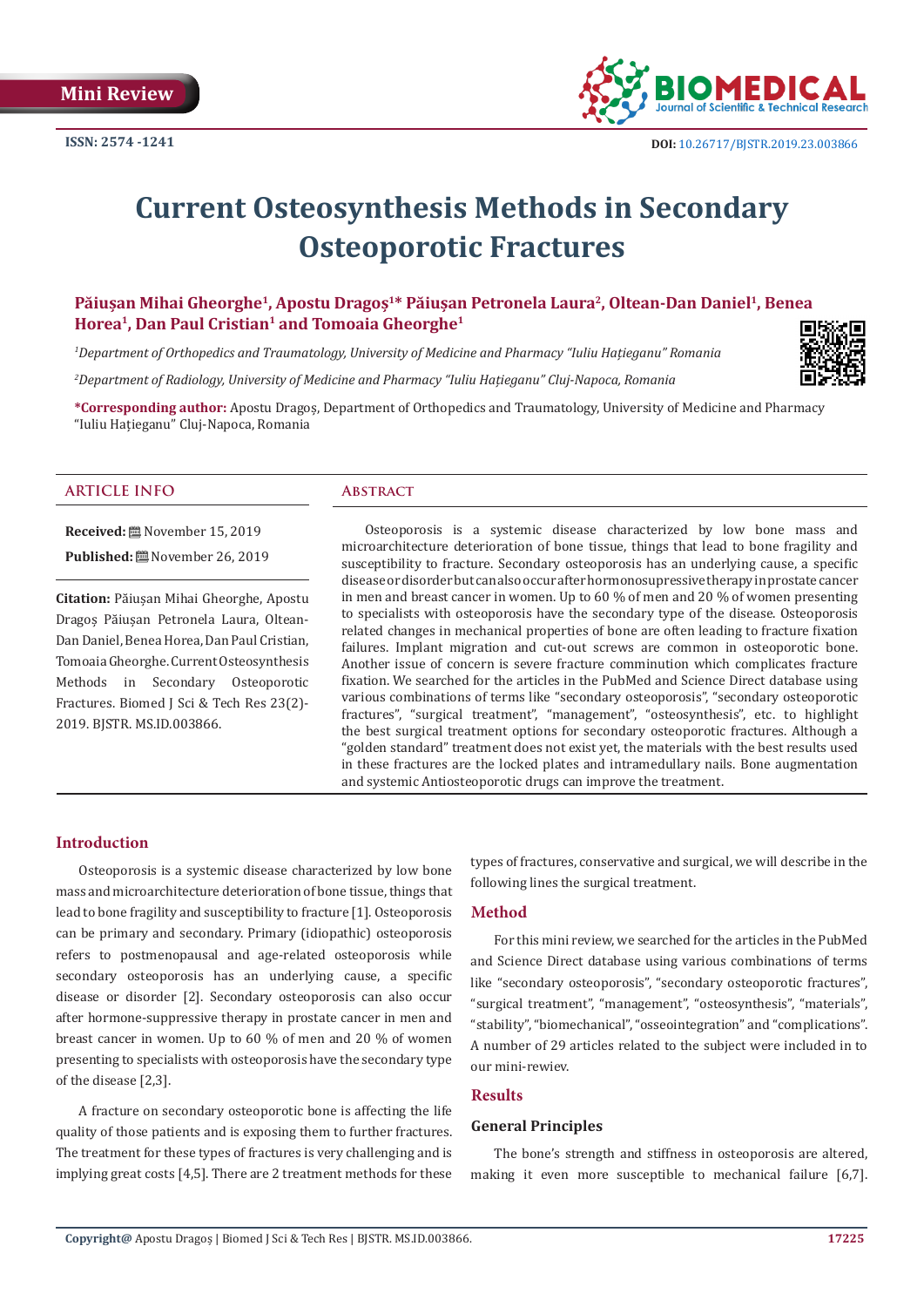Osteoporotic fractures occur more frequently in metaphyseal regions. Osteoporosis related changes in mechanical properties of bone affect the stability of osteosynthesis constructs [6,8]. This often leads to fracture fixation failures. It is known that the holding power of the screw is decreasing with shrinking bone density and this is happening especially for nonlocking screws [9,10]. Therefore, implant migration and cut-out screws are common in osteoporotic bone. Another issue of concern is severe fracture comminution which complicates fracture fixation [9,11]. Patient's characteristics, type of fracture, biomechanical factors and soft tissue envelope are the most important factors to care about for surgical success and choosing the appropriate fixation method [6-11].

#### **Plate Fixation**

The stability of the plate-screw construct is affected by the changes the bone undergoes with osteoporosis [6,12]. If the cortical thickness is decreased by 1 mm the screw's holding power drops by 50% (1000 N), resulting a reduced strength of internal fixation [12,13].

Conventional plates and locking plates can be used to treat secondary osteoporotic fractures and the difference between them is the way load is transferred between the implant and fracture fragments [6-13].

Compression plates are classified as load bearing devices in order to achieve fracture stability through the friction forces between the plate and bone. Friction in conventional plating is obtained by tightening the screws and compressing the plate to the bone [9-14]. The amount of preload on the bone around the screws induced by this compression increases the risk of screw pull out [15].

If locking plates are used, the loads are transferred through the screws and the interface between the screw and plate which prevents individual screws to deteriorate and cutting through the bone [16]. It is recommended using longer plates with fewer screws spread over a longer working distance from the fracture to increase the bending resistance and flexibility [17,18]. Rigidity of the construct and a large gap between the fragments are the limitations in using of locking plates, which are leading especially to non-union [6-19].

#### **Intramedullary Nailing**

Internal fixation of secondary osteoporotic fractures using intramedullary nails, allows the patients to start early weight bearing movement avoiding important complications due to prolonged immobilization [6-20]. This osteosynthesis method also protects the soft tissues around the fracture site [20,21]. Intramedullary nails allow forces to be more equally distributed between the implant and the bone and have a high resistance to bending forces because are closer to the mechanical axis of the bone [22,23].

The metaphyseal areas where the interlocking screws are placed remain the weakest regions of intramedullary nail fixation. New generations of intramedullary nails include the use of blades instead of screws which have a greater load bearing surface and higher stability [6-9]. A biomechanical study conducted by Ito et al. showed that under axial loading, the usage of a blade-like interlocking device created a construct that was 41% stiffer and 20% stronger than constructs with the normal interlocking screws. Another new type of nails with the option of using interlocking screws in multiple planes helped improve fracture stability and decrease the risk of malunion [6-24].

From a biomechanical point of view these new designs are improving the strength and stiffness of the osteosynthesis but some studies show that they fail to assess stability under rotational loading so furthermore studies are necessary [6-25].

#### **Augmentation**

The most important factor that influences the osteosynthesis success is the quality of the bone in the metaphyseal region or the head-neck fragment [9-26]. Secondary osteoporosis results in reduced bone density and this leads to a smaller bone/ implant contact area and a lower stability for the implants. Polymethylmethacrylate (PMMA) and tricalcium phosphate bone cement are bone augments that can be used to increase the anchorage of the implant in cancellous bone [27].

Two major problems in using PMMA are the lack of osseointegration of the cement and the heat development while the cement is hardening, these problems could lead to further deterioration of the osteosynthesis. Tricalcium phosphate, instead, works as a scaffold for the bone progenitor cells and is remodeled into native bone with time and does not affect the surrounding tissues [9-27].

Systemic drugs such as vitamin D, strontium ranelate, biphosphonates, simvastatin is used following implant fixation to improve osseointegration, but their proved efficiency is limited.

# **Conclusion**

Secondary osteoporosis is a very important health problem nowadays. Surgical treatment of the secondary osteoporotic fractures implies a lot of resources and great costs. The quality of the bone/implant product is affected by the low quality of the bone. A "Golden standard" treatment for secondary osteoporotic fractures does not yet exist. The materials with the best results used in these fractures are the locked plates and intramedullary nails. Bone augmentation can increase the quality of the product. Systemic drugs can be used to improve osseointegration.

#### **References**

- 1. [McCloskey EV, Oden A, Harvey NC, Leslie WD, Hans D, et al. \(2016\) A](https://www.ncbi.nlm.nih.gov/pubmed/26498132) [Meta-Analysis of Trabecular Bone Score in Fracture Risk Prediction and](https://www.ncbi.nlm.nih.gov/pubmed/26498132) [its Relationship to FRAX; J Bone Miner Res 31\(5\): 940-948.](https://www.ncbi.nlm.nih.gov/pubmed/26498132)
- 2. [Bartl R, Bartl C \(2016\) Assessment of Secondary Osteoporosis. Bone](https://link.springer.com/chapter/10.1007%2F978-3-319-29182-6_44) [Disorders pp 293-294.](https://link.springer.com/chapter/10.1007%2F978-3-319-29182-6_44)